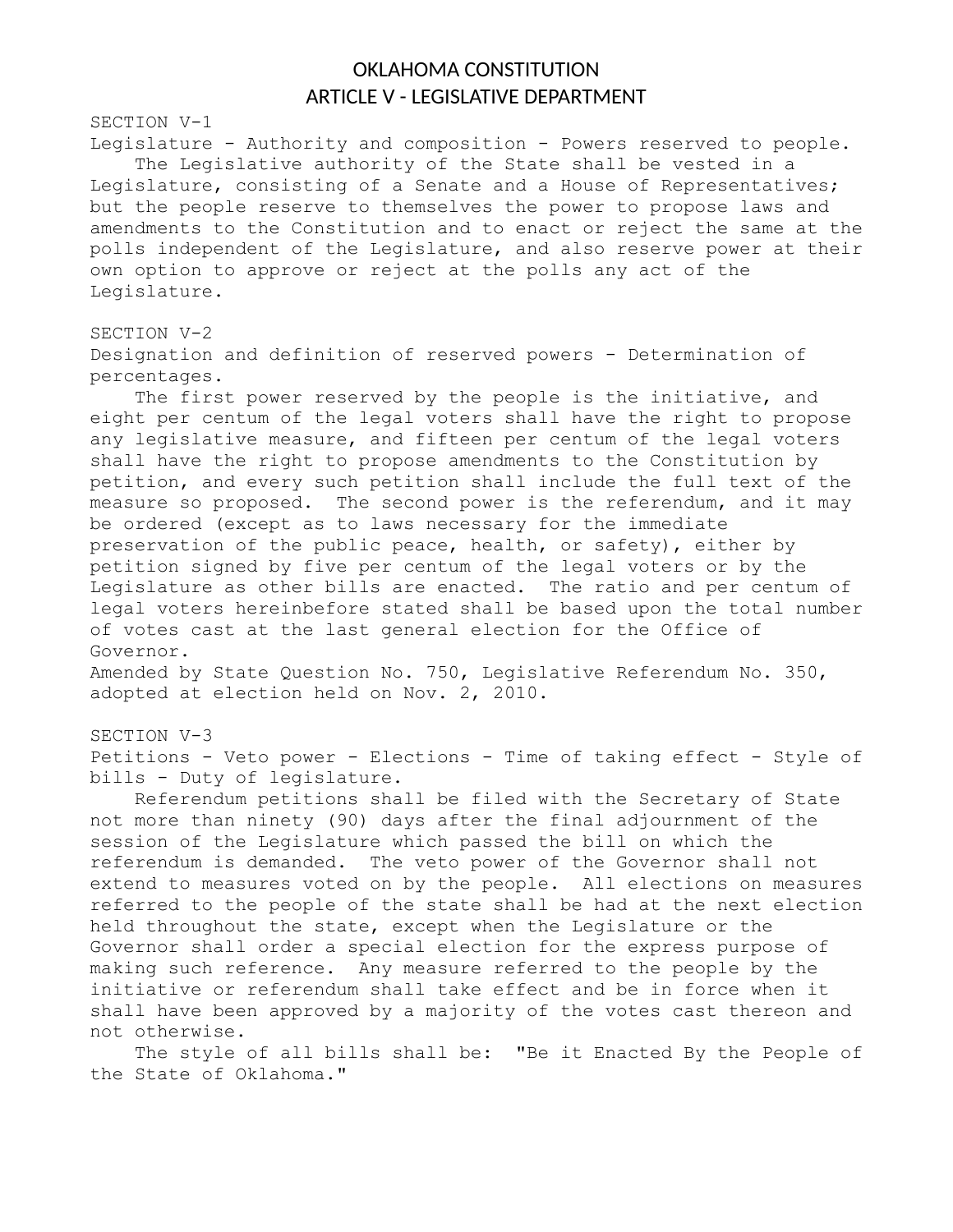Petitions and orders for the initiative and for the referendum shall be filed with the Secretary of State and addressed to the Governor of the state, who shall submit the same to the people. The Legislature shall make suitable provisions for carrying into effect the provisions of this article.

Amended by State Question No. 495, Legislative Referendum No. 198, adopted at election held on Aug. 27, 1974.

## SECTION V-4

Referendum against part of act.

The referendum may be demanded by the people against one or more items, sections, or parts of any act of the Legislature in the same manner in which such power may be exercised against a complete act. The filing of a referendum petition against one or more items, sections, or parts of an act shall not delay the remainder of such act from becoming operative.

#### SECTION V-5

Reservation of powers to voters of counties and districts - Manner of exercising.

The powers of the initiative and referendum reserved to the people by this Constitution for the State at large, are hereby further reserved to the legal voters of every county and district therein, as to all local legislation, or action, in the administration of county and district government in and for their respective counties and districts. The manner of exercising said powers shall be prescribed by general laws, except that Boards of County Commissioners may provide for the time of exercising the initiative and referendum powers as to local legislation in their respective counties and districts.

The requisite number of petitioners for the invocation of the initiative and referendum in counties and districts shall bear twice, or double, the ratio to the whole number of legal voters in such county or district, as herein provided therefor in the State at large.

#### SECTION V-5a

Township organization or government - Abolition and restoration. Each county in the State of Oklahoma may by a majority of the legal voters of such county voting upon the proposition, abolish township organization or government. The Board of County Commissioners of such county, upon a petition signed by sixteen per centum of the total number of votes cast at the last general election for the county office receiving the highest number of votes, praying that the question of abolishing township organization or government be submitted to a vote of the county, shall within thirty days after the regular meeting of such board next convening after the filing of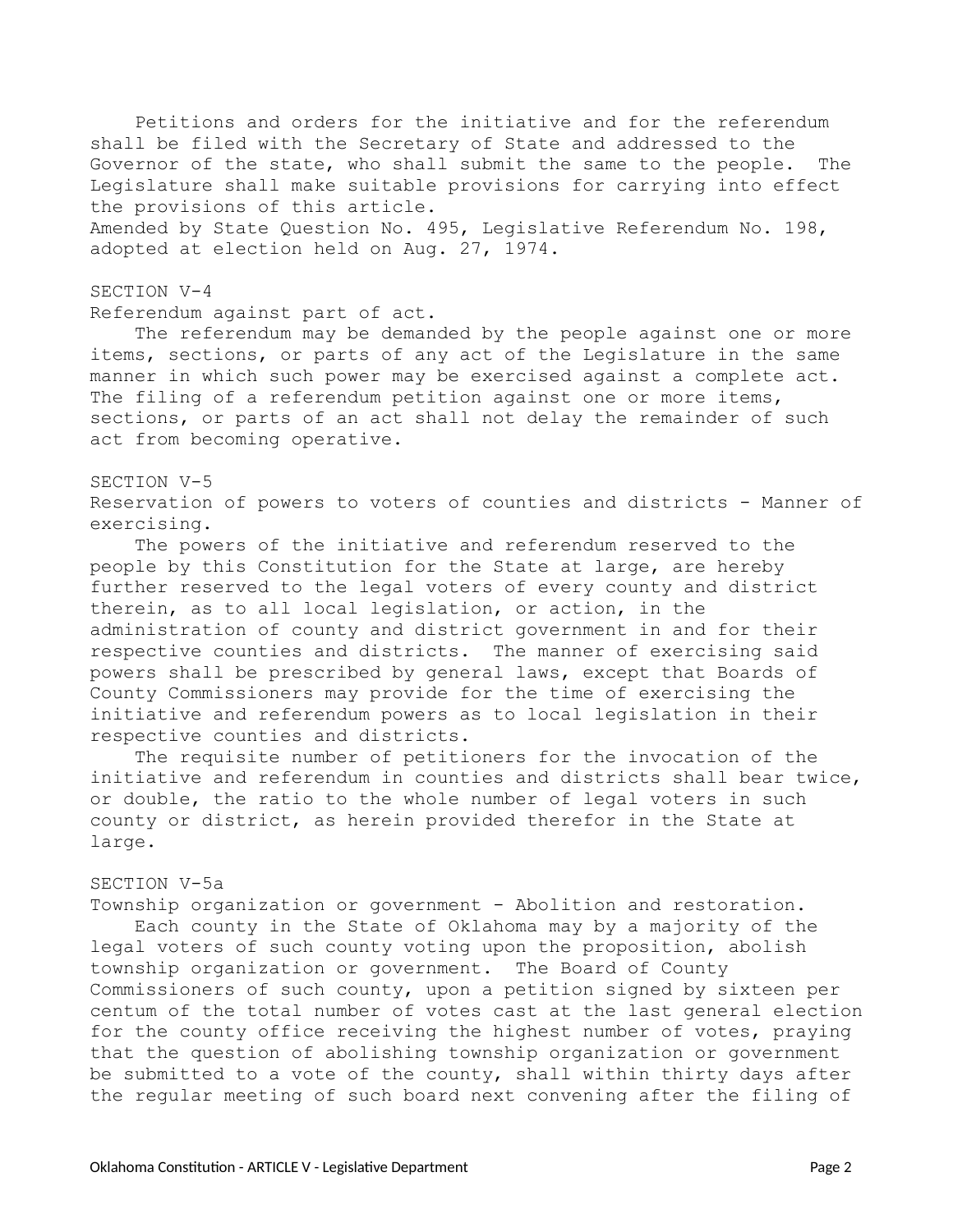such petition, call a special election for such purpose, or the board may in their discretion submit such question at the next general election held after the filing of such petition. If such question shall be carried, township organization or government shall cease in such county, and all the duties theretofore performed by the township officers shall be cast upon and be performed by such county officers having like duties to perform in relation to the county at large as such township officers performed in relation to the township at large. At any general election after the abolition of township organization or government the question of returning to township government may be submitted as provided for the submission of the question of abolishing such government, and if a majority of the votes cast upon such question be in favor of township government the same shall thereupon be established, and the Board of County Commissioners shall appoint the full quota of township officers, who shall hold their offices and perform the duties thereof until their successors shall have been elected at the next general election and until they have been qualified. Except as otherwise specifically provided by this section, the law relating to carrying into effect the initiative and referendum provisions of the Constitution shall govern.

Added by State Question No. 58, Referendum Petition No. 21, adopted at election held on August 5, 1913.

#### SECTION V-6

Subsequent proposal of rejected measure.

Any measure rejected by the people, through the powers of the initiative and referendum, cannot be again proposed by the initiative within three years thereafter by less than twenty-five per centum of the legal voters.

#### SECTION V-7

Powers of Legislature not affected.

The reservation of the powers of the initiative and referendum in this article shall not deprive the Legislature of the right to repeal any law, propose or pass any measure, which may be consistent with the Constitution of the State and the Constitution of the United States.

#### SECTION V-8

Prevention of corruption.

Laws shall be provided to prevent corruption in making, procuring, and submitting initiative and referendum petitions.

SECTION V-9. Repealed by State Question No. 416, Legislative Referendum No. 142, adopted at election held May 26, 1964. Repeal proposed by Laws 1963, p. 736, S.J.R. No. 4.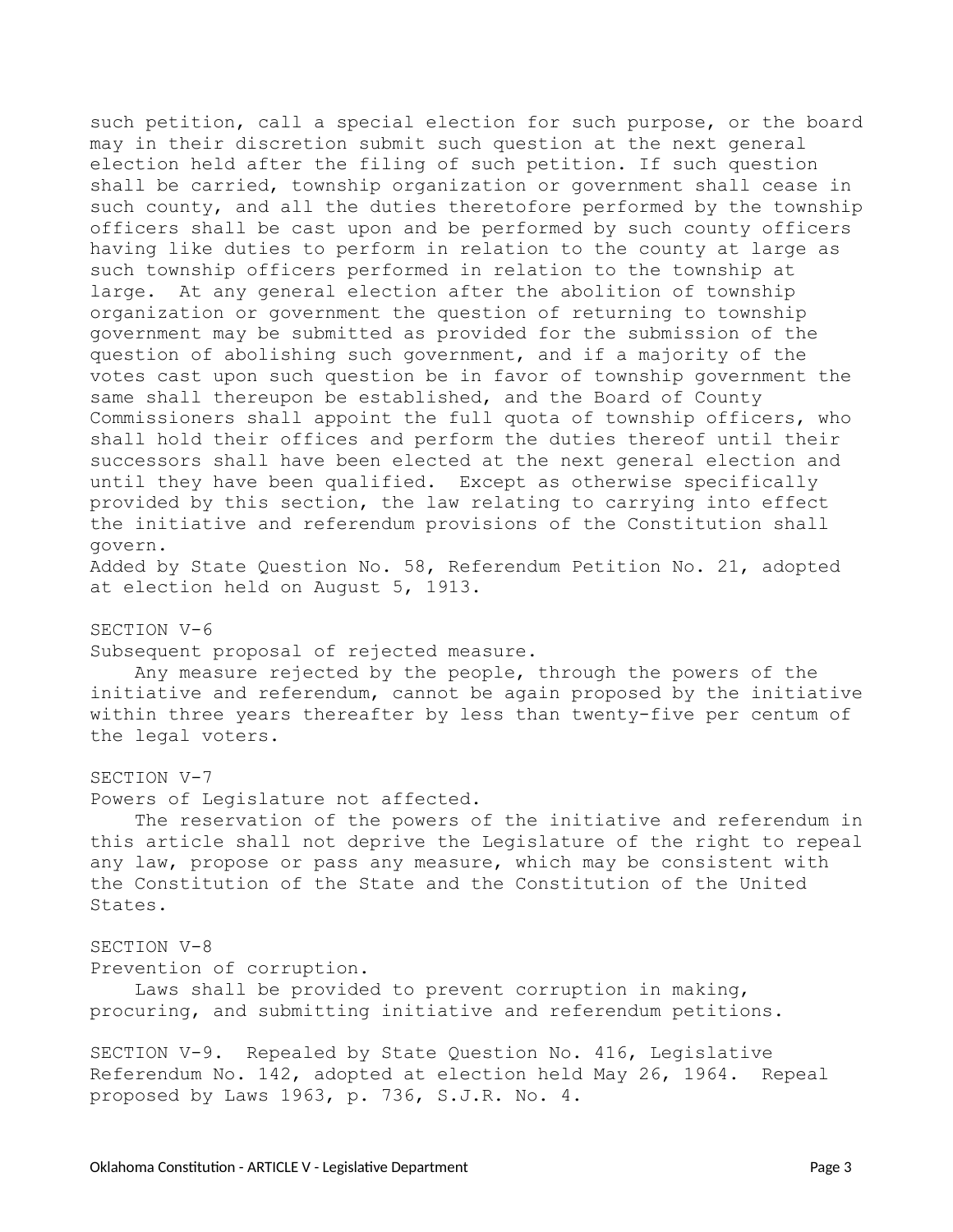## SECTION V-9A Senatorial districts - Tenure.

The state shall be apportioned into forty-eight senatorial districts in the following manner: the nineteen most populous counties, as determined by the most recent Federal Decennial Census, shall constitute nineteen senatorial districts with one senator to be nominated and elected from each district; the fifty-eight less populous counties shall be joined into twenty-nine two-county districts with one senator to be nominated and elected from each of the two-county districts. In apportioning the State Senate, consideration shall be given to population, compactness, area, political units, historical precedents, economic and political interests, contiguous territory, and other major factors, to the extent feasible.

Each senatorial district, whether single county or multi-county, shall be entitled to one senator, who shall hold office for four years; provided that any senator, serving at the time of the adoption of this amendment, shall serve the full time for which he was elected. Vitalization of senatorial districts shall provide for onehalf of the senators to be elected at each general election. Added by State Question No. 416, Referendum Petition No. 142, adopted at election held on May 26, 1964.

SECTION V-10. Repealed by State Question No. 416, Legislative Referendum No. 142, adopted at election held May 26, 1964. Repeal proposed by Laws 1963, p. 736, S.J.R. No. 4.

### SECTION V-10A

House of Representatives - Number of members - Formula - Tenure.

The House of Representatives shall consist of the number of Representatives as determined by the formula and procedure set forth herein. The number of members of the House of Representatives to which each county shall be entitled shall be determined according to the following formula:

a. The total population of the state as ascertained by the most recent Federal Decennial Census shall be divided by the number one hundred and the quotient shall be the ratio of representation in the House of Representatives, except as otherwise provided in this Article.

b. Every county having a population less than one full ratio shall be assigned one Representative; every county containing an entire ratio but less than two ratios shall be assigned two Representatives; every county containing a population of two entire ratios but less than three ratios shall be assigned three Representatives; and every county containing a population of three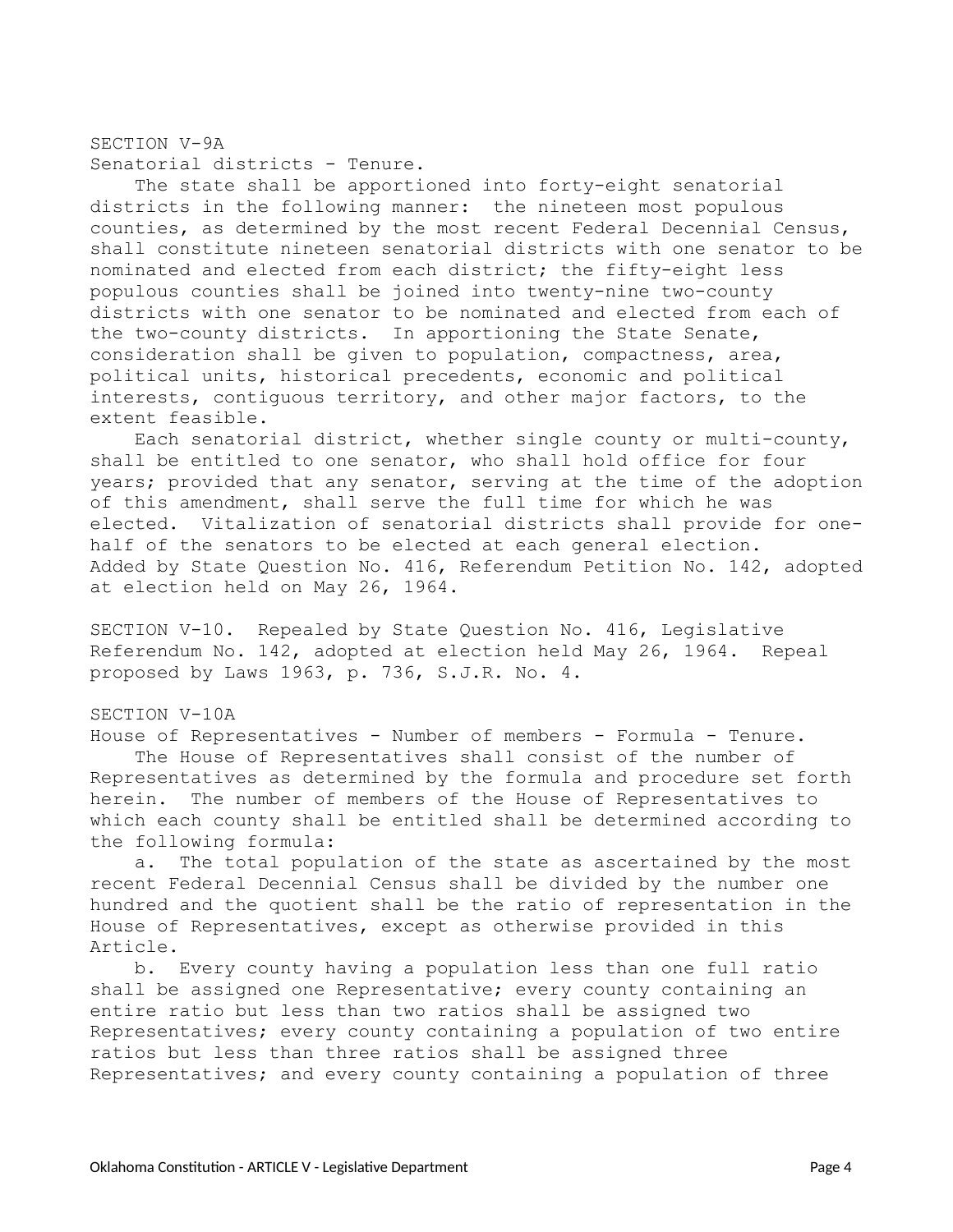entire ratios but less than four ratios shall be assigned four Representatives.

After the first four Representatives, a county shall qualify for additional representation on the basis of two whole ratios of population for each additional Representative.

Each Representative nominated and elected shall hold office for two years.

Added by State Question No. 416, Referendum Petition No. 142, adopted at election held on May 26, 1964.

SECTION V-11. Repealed by State Question No. 416, Legislative Referendum No. 142, adopted at election held May 26, 1964. Repeal proposed by Laws 1963, p. 736, S.J.R. No. 4.

#### SECTION V-11A

Legislature to apportion Legislature - Failure to make apportionment - Apportionment Commission.

The apportionment of the Legislature shall be accomplished by the Legislature according to the provisions of this article, within ninety (90) legislative days after the convening of the first regular session of the Legislature following each Federal Decennial Census. If the Legislature shall fail or refuse to make such apportionment within the time provided herein, then such apportionment shall be accomplished by the Bipartisan Commission on Legislative Apportionment, according to the provisions of this article. The Commission shall be composed of seven (7) members as follows: the Lieutenant Governor, who shall be nonvoting and the chair of the Commission; two members, one republican and one democrat, appointed by the President Pro Tempore of the Senate; two members, one republican and one democrat, appointed by the Speaker of the House of Representatives; and two members, one republican and one democrat, appointed by the Governor.

Added by State Question No. 416, Referendum Petition No. 142, adopted at election held on Nay 26, 1964. Amended by State Question No. 523, Legislative Referendum No. 218, adopted at election held on Nov. 2, 1976; State Question No. 748, Legislative Referendum No. 349, adopted at election held on Nov. 2, 2010.

#### SECTION V-11B

Order of apportionment rendered by Commission.

Each order of apportionment rendered by the Bipartisan Commission on Legislative Apportionment shall be in writing and shall be filed with the Secretary of State and shall be signed by at least four members of the Commission.

Added by State Question No. 416, Referendum Petition No. 142, adopted at election held on May 26, 1964. Amended by State Question No. 748,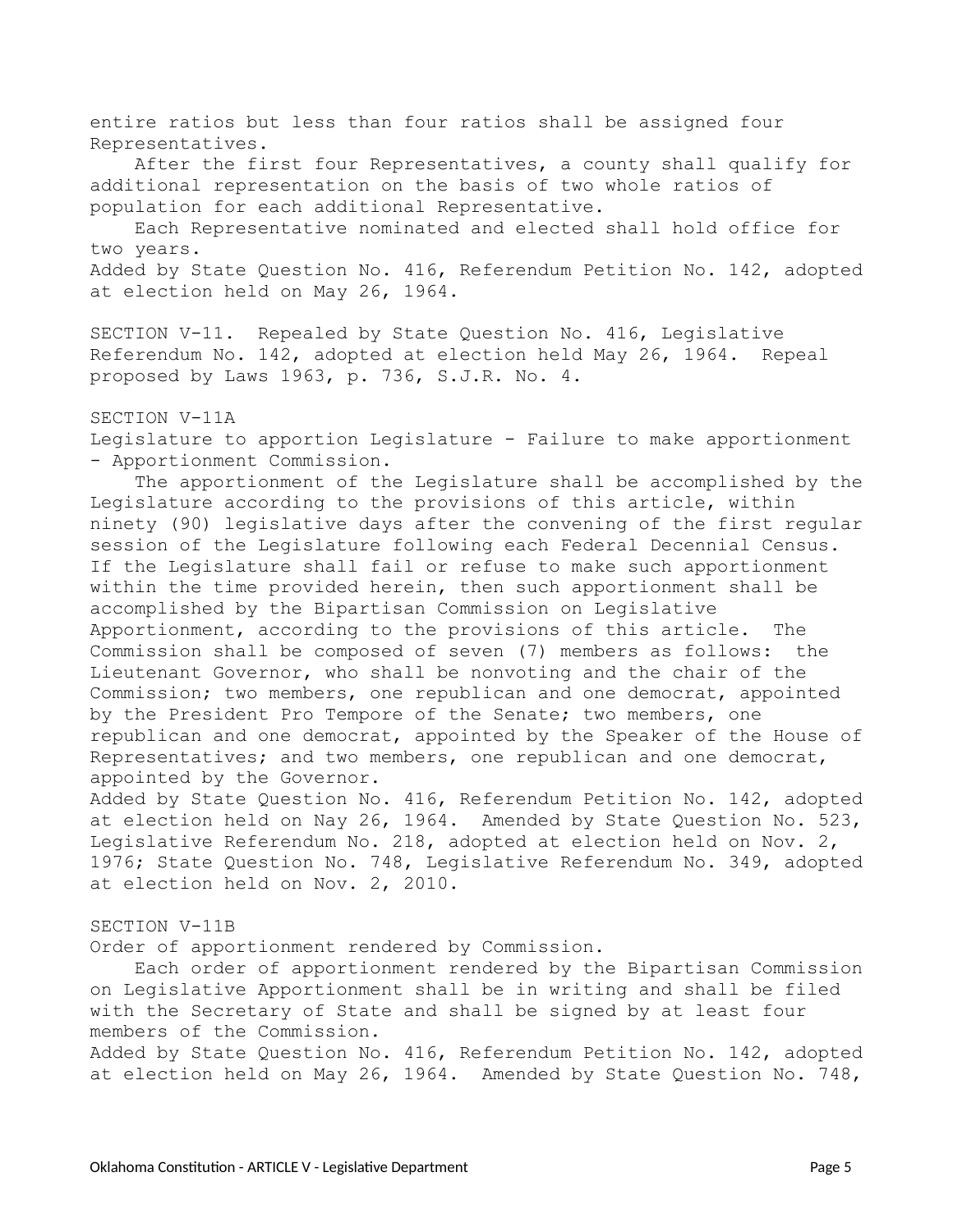Legislative Referendum No. 349, adopted at election held on Nov. 2, 2010.

## SECTION V-11C Review of apportionment orders - Failure to seek review.

Any qualified elector may seek a review of any apportionment order of the Commission, or apportionment law of the legislature, within sixty days from the filing thereof, by filing in the Supreme Court of Oklahoma a petition which must set forth a proposed apportionment more nearly in accordance with this Article. Any apportionment of either the Senate or the House of Representatives, as ordered by the Commission, or apportionment law of the legislature, from which review is not sought within such time, shall become final. The court shall give all cases involving apportionment precedence over all other cases and proceedings; and if said court be not in session, it shall convene promptly for the disposal of the same.

Added by State Question No. 416, Referendum Petition No. 142, adopted at election held on May 26, 1964.

#### SECTION V-11D

Determination by Supreme Court.

Upon review, the Supreme Court shall determine whether or not the apportionment order of the Commission or act of the legislature is in compliance with the formula as set forth in this Article and, if so, it shall require the same to be filed or refiled as the case may be with the Secretary of State forthwith, and such apportionment shall become final on the date of said writ. In the event the Supreme Court shall determine that the apportionment order of said Commission or legislative act is not in compliance with the formula for either the Senate or the House of Representatives as set forth in this Article, it will remand the matter to the Commission with directions to modify its order to achieve conformity with the provisions of this Article.

Added by State Question No. 416, Referendum Petition No. 142, adopted at election held on May 26, 1964.

#### SECTION V-11E

Compelling Commission to act - Consolidation of proceedings.

The Supreme Court, upon petition of any qualified elector alleging failure of the Commission to timely act, is hereby vested with original jurisdiction to compel, and shall compel, the Commission to make the apportionment as herein provided. It shall also have exclusive jurisdiction of any review hereunder. If more than one petition be filed, the court shall consolidate such proceedings for hearing and disposition, and shall file its opinion and issue its writ within sixty days from the timely filing of such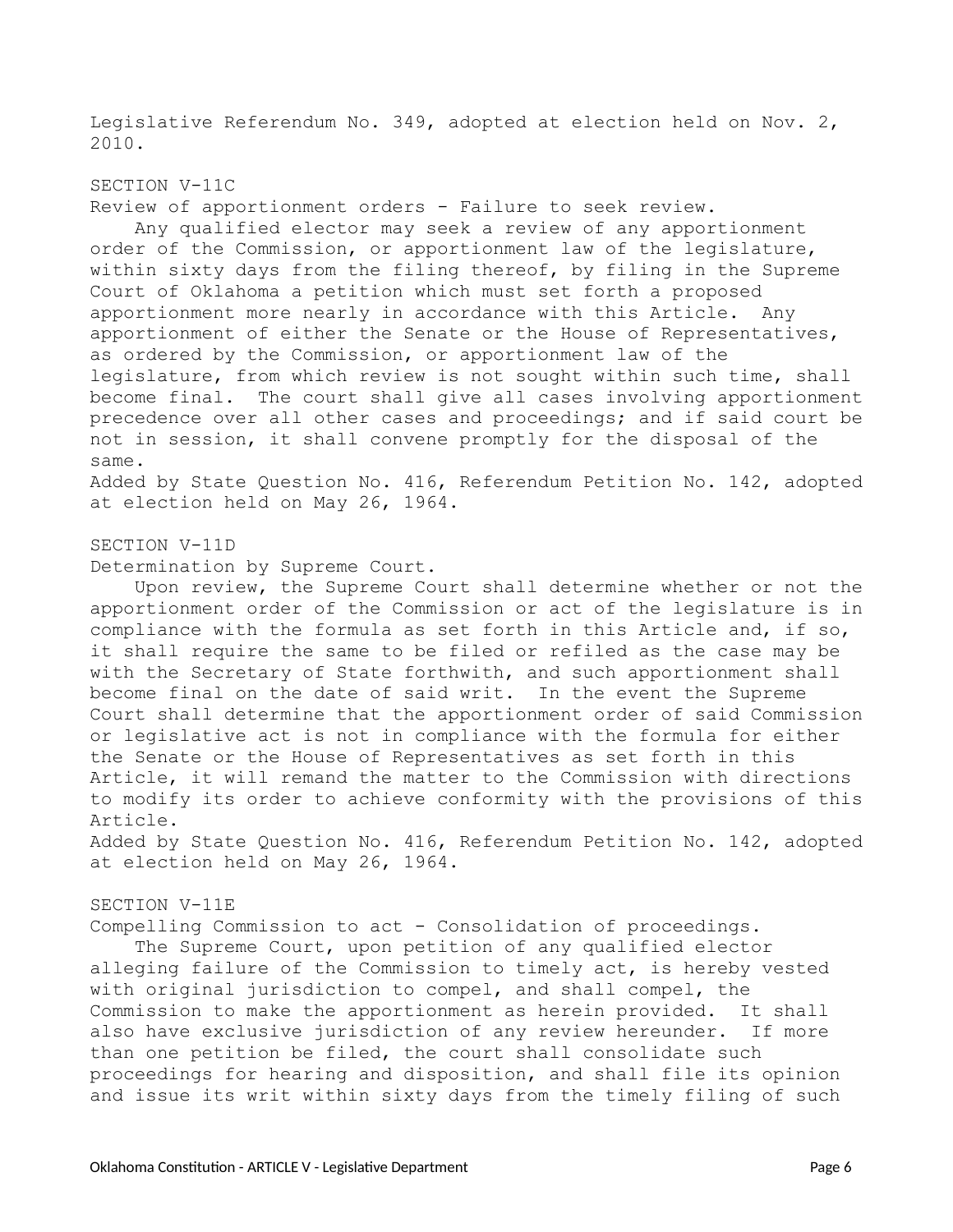last petition. In the event any action filed hereunder shall be abandoned or dismissed, any other qualified elector shall be allowed to intervene within ten days thereof. Added by State Question No. 416, Referendum Petition No. 142, adopted at election held on May 26, 1964.

SECTION V-12. Repealed by State Question No. 416, Legislative Referendum No. 142, adopted at election held May 26, 1964. Repeal proposed by Laws 1963, p. 736, S.J.R. No. 4.

SECTION V-13. Repealed by State Question No. 416, Legislative Referendum No. 142, adopted at election held May 26, 1964. Repeal proposed by Laws 1963, p. 736, S.J.R. No. 4.

SECTION V-14. Repealed by State Question No. 416, Legislative Referendum No. 142, adopted at election held May 26, 1964. Repeal proposed by Laws 1963, p. 736, S.J.R. No. 4.

SECTION V-15. Repealed by State Question No. 416, Legislative Referendum No. 142, adopted at election held May 26, 1964. Repeal proposed by Laws 1963, p. 736, S.J.R. No. 4.

SECTION V-16. Repealed by State Question No. 416, Legislative Referendum No. 142, adopted at election held May 26, 1964. Repeal proposed by Laws 1963, p. 736, S.J.R. No. 4.

SECTION V-17

Age - Qualified electors - Residents.

Members of the Senate shall be at least twenty-five years of age, and members of the House of Representatives twenty-one years of age at the time of their election. They shall be qualified electors in their respective counties or districts and shall reside in their respective counties or districts during their term of office.

#### SECTION V-17A

Limitation of time served in the Legislature.

Any member of the Legislature who is elected to office after the effective date of this amendment shall be eligible to serve no more than 12 years in the Oklahoma State Legislature. Years in Legislative office need not be consecutive and years of service in both the Senate and the House of Representatives shall be added together and included in determining the total number of Legislative years in office. The years served by any member elected or appointed to serve less than a full Legislative term to fill a vacancy in office shall not be included in the 12-year limitation set forth herein; but no member who has completed 12 years in office shall thereafter be eligible to serve a partial term. Any member who is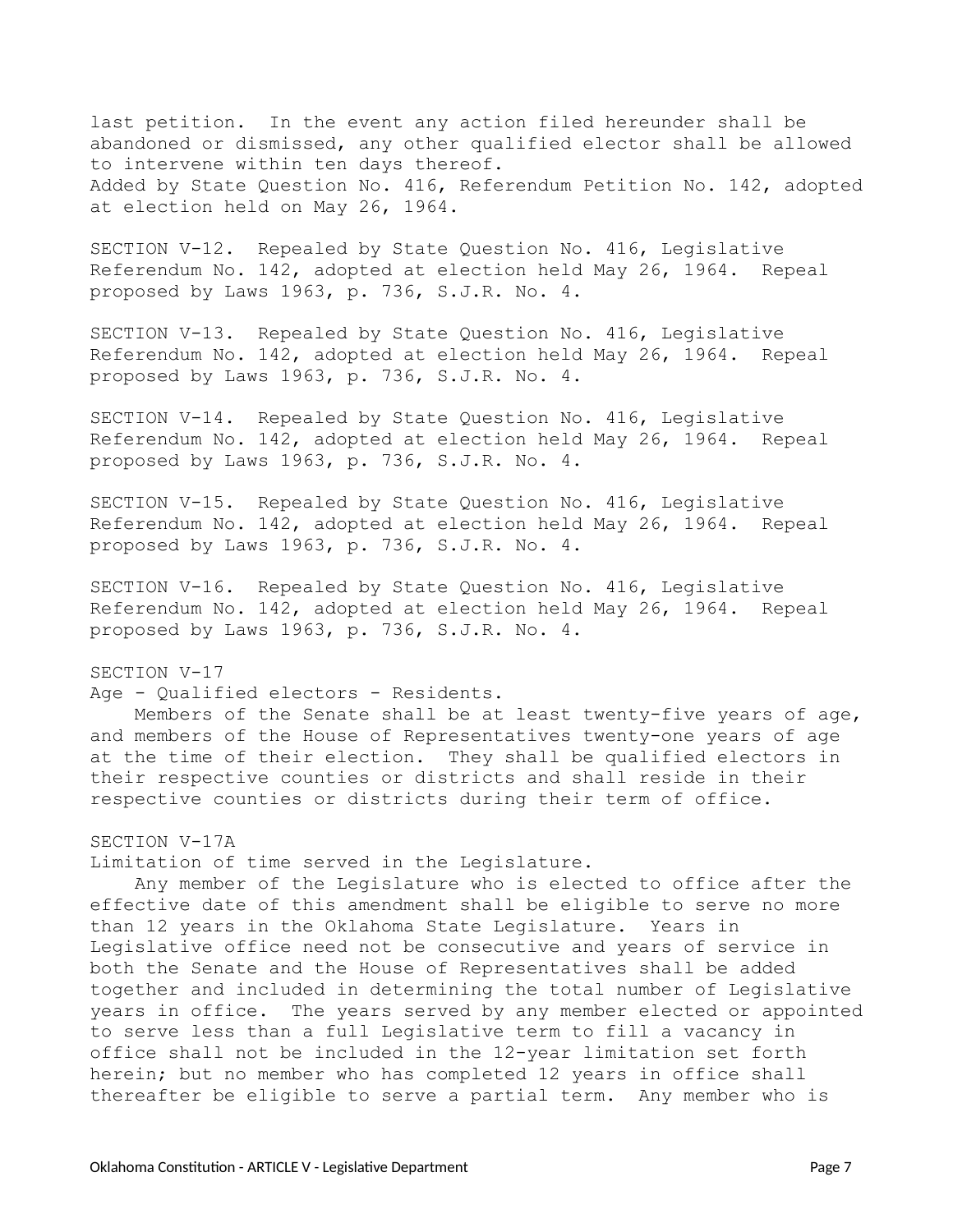serving a Legislative term in office or who has been elected or appointed to serve a term in office on the effective date hereof shall be entitled to complete his or her term and shall be eligible to serve an additional 12 years thereafter. This amendment shall be effective on the 1st day of the year following its adoption. Added by State Question No. 632, Initiative Petition No. 346, adopted at election held on Sept. 18, 1990.

#### SECTION V-18

Ineligibility - Federal and state officers - Conviction of felony. No person shall serve as a member of the Legislature who is, at the time of such service, an officer of the United States or State government, or is receiving compensation as such; nor shall any person be eligible to election to the Legislature, who has been adjudged guilty of a felony.

#### SECTION V-19

Expelled member ineligible - Punishment not to bar indictment.

A member of the Legislature expelled for corruption shall not thereafter be eligible to membership in either House. Punishment for contempt or disorderly conduct, or for any other cause, shall not bar an indictment for the same offense.

#### SECTION V-20

#### Vacancies.

The Governor shall issue writs of election to fill such vacancies as may occur in the Legislature.

#### SECTION V-21

Conflict of interests prohibited - Board on Legislative Compensation. A. The Legislature shall enact laws to prohibit members of the

Legislature from engaging in activities or having interests which conflict with the proper discharge of their duties and responsibilities.

B. The Board on Legislative Compensation is hereby created. Said Board shall be composed of five members appointed by the Governor, two members appointed by the President Pro Tempore of the Senate, and two members appointed by the Speaker of the House of Representatives. The members appointed by the Governor shall be from religious organizations, communications media, nonstate-supported educational institutions, labor organizations, and retail business; the members appointed by the President Pro Tempore of the Senate shall be from agricultural and civic organizations; and the members appointed by the Speaker of the House of Representatives shall be from manufacturing and from professional fields not otherwise specified. No member of the Legislature may be appointed to or serve on the Board. In addition to the members above provided for, the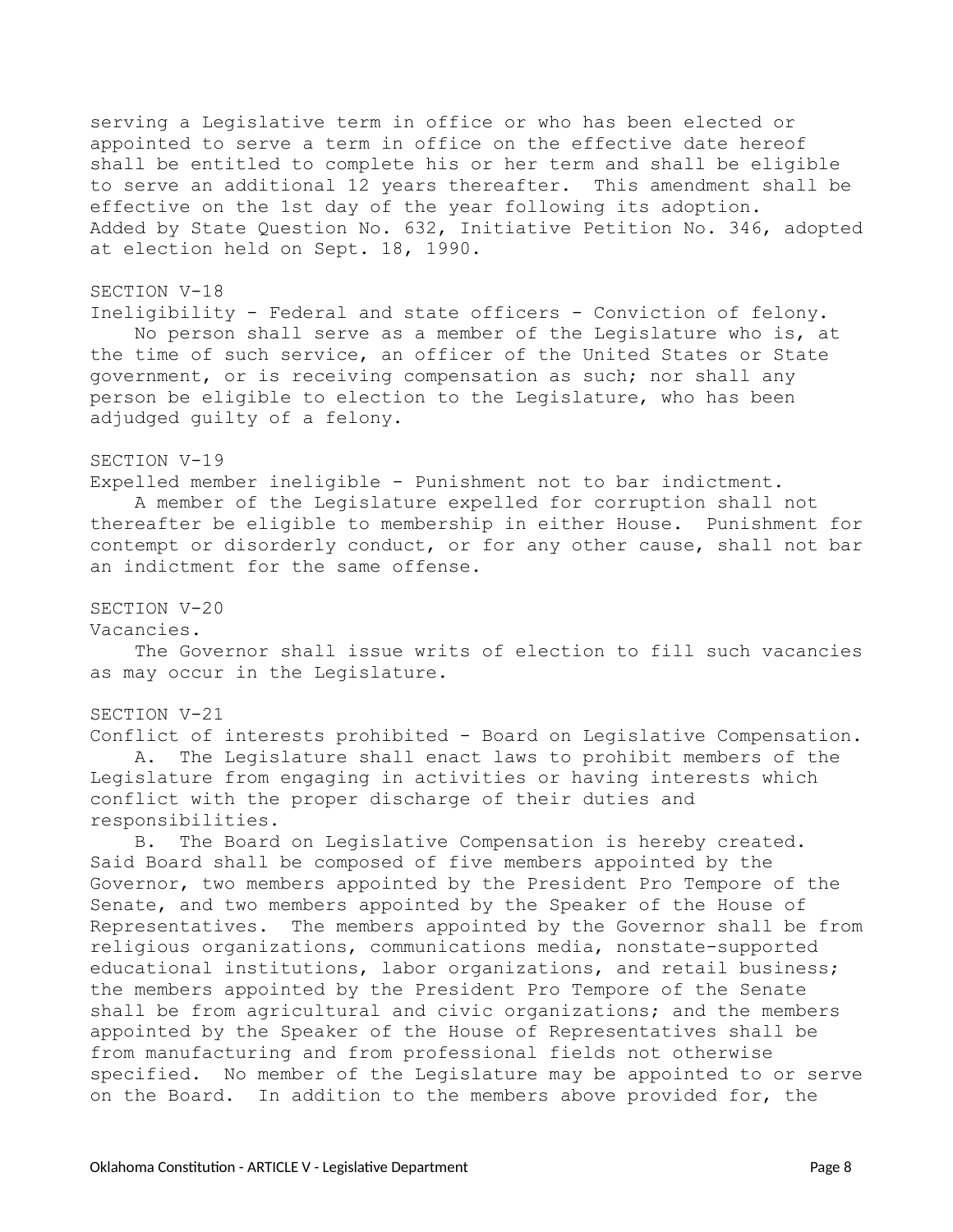Chairman of the Oklahoma Tax Commission and the Director of State Finance shall serve as ex officio nonvoting members of said Board. The Chairman of said Board shall be designated by the Governor. Members of the Legislature shall receive such compensation as shall be fixed by the Board on Legislative Compensation. If a member of the Legislature is incarcerated due to being charged with a criminal offense and subsequently is found guilty of the offense or pleads guilty or nolo contendere to the offense, the legislator shall return to the state any compensation the legislator received from the state while the legislator was incarcerated prior to the guilty verdict or plea or nolo contendere plea and shall not receive any compensation from the state during any incarceration following such verdict or plea. Said Board shall each two years review the compensation paid to the members of the Legislature and shall be empowered to change such compensation; such change to become effective on the fifteenth day following the succeeding general election. The members of the Board shall serve without compensation, but shall be entitled to receive necessary travel and subsistence expense as provided by law for other state officers.

Amended by State Question No. 329, Referendum Petition No. 94, adopted at special election held on July 6, 1948; State Question No. 462, Legislative Referendum No. 175, adopted at election held on Aug. 27, 1968; State Question No. 724, Legislative Referendum No. 339, adopted at election held on Nov. 7, 2006.

#### SECTION V-22

Privileges - Arrest - Speeches or debates.

Senators and Representatives shall, except for treason, felony, or breach of the peace, be privileged from arrest during the session of the Legislature, and in going to and returning from the same, and, for any speech or debate in either House, shall not be questioned in any other place.

#### SECTION V-23

Ineligibility to appointment to office - Interest in contracts.

No member of the Legislature shall, during the term for which he was elected, be appointed or elected to any office or commission in the State, which shall have been created, or the emoluments of which shall have been increased, during his term of office, nor shall any member receive any appointment from the Governor, the Governor and Senate, or from the Legislature, during the term for which he shall have been elected, nor shall any member, during the term for which he shall have been elected, or within two years thereafter, be interested, directly or indirectly, in any contract with the State, or any county or other subdivision thereof, authorized by law passed during the term for which he shall have been elected.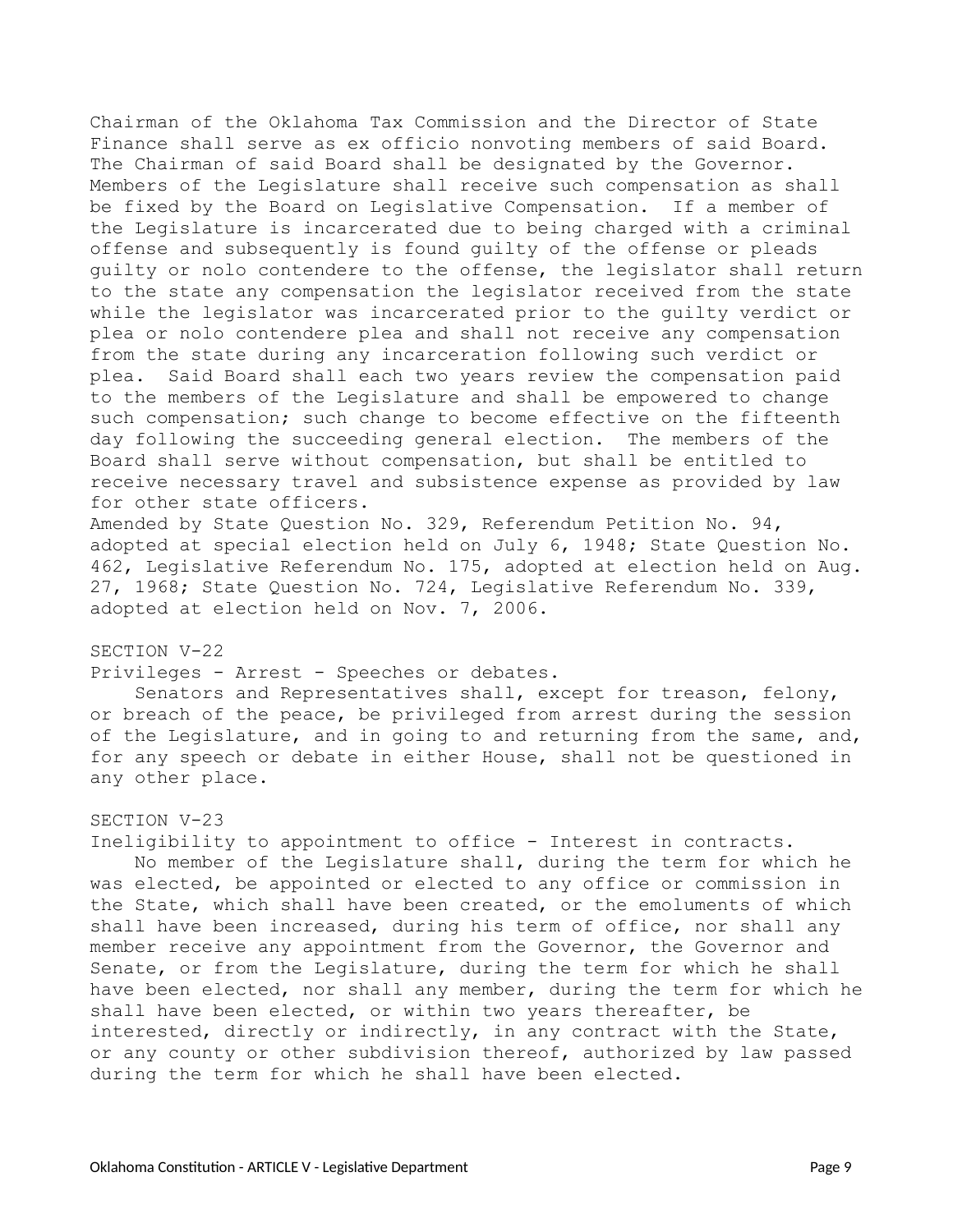#### SECTION V-24

Disclosure of personal or private interest.

A member of the Legislature, who has a personal or private interest in any measure or bill, proposed or pending before the Legislature, shall disclose the fact to the House of which he is a member, and shall not vote thereon.

#### SECTION V-25

Duration of first session.

The first session of the Legislature, held by virtue of this Constitution, shall not exceed one hundred and sixty days.

## SECTION V-26

Regular sessions.

The Legislature shall meet in regular session at the seat of government at twelve o'clock noon on the first Monday in February of each year and the regular session shall be finally adjourned sine die not later than five o'clock p.m. on the last Friday in May of each year.

The Legislature shall also meet in regular session at the seat of government on the first Tuesday after the first Monday in January of each odd numbered year, beginning at twelve o'clock noon for the purposes only of performing the duties as required by Section 5 of Article VI of the Constitution and organizing pursuant to the provisions of this Article and shall recess not later than five o'clock p.m. of that same day until the following first Monday in February of the same year, beginning at twelve o'clock noon. Amended by State Question No. 435, Referendum Petition No. 156, adopted at election held on May 24, 1966; State Question No. 620, Initiative Petition No. 339, adopted at election held on March 14, 1989.

## SECTION V-27

Special sessions.

The Legislature shall hold regular annual sessions as herein provided, but this shall not prevent the calling of special sessions of the Legislature by the Governor. Amended by State Question No. 435, Referendum Petition No. 156, adopted at runoff primary election held on May 24, 1966.

## SECTION V-27A

Calling special sessions.

(1) The Legislature may be called into special session by a written call for such purposes as may be specifically set out in the call, signed by two-thirds (2/3) of the members of the Senate and two-thirds (2/3) of the members of the House of Representatives when it is filed with the President Pro Tempore of the Senate and the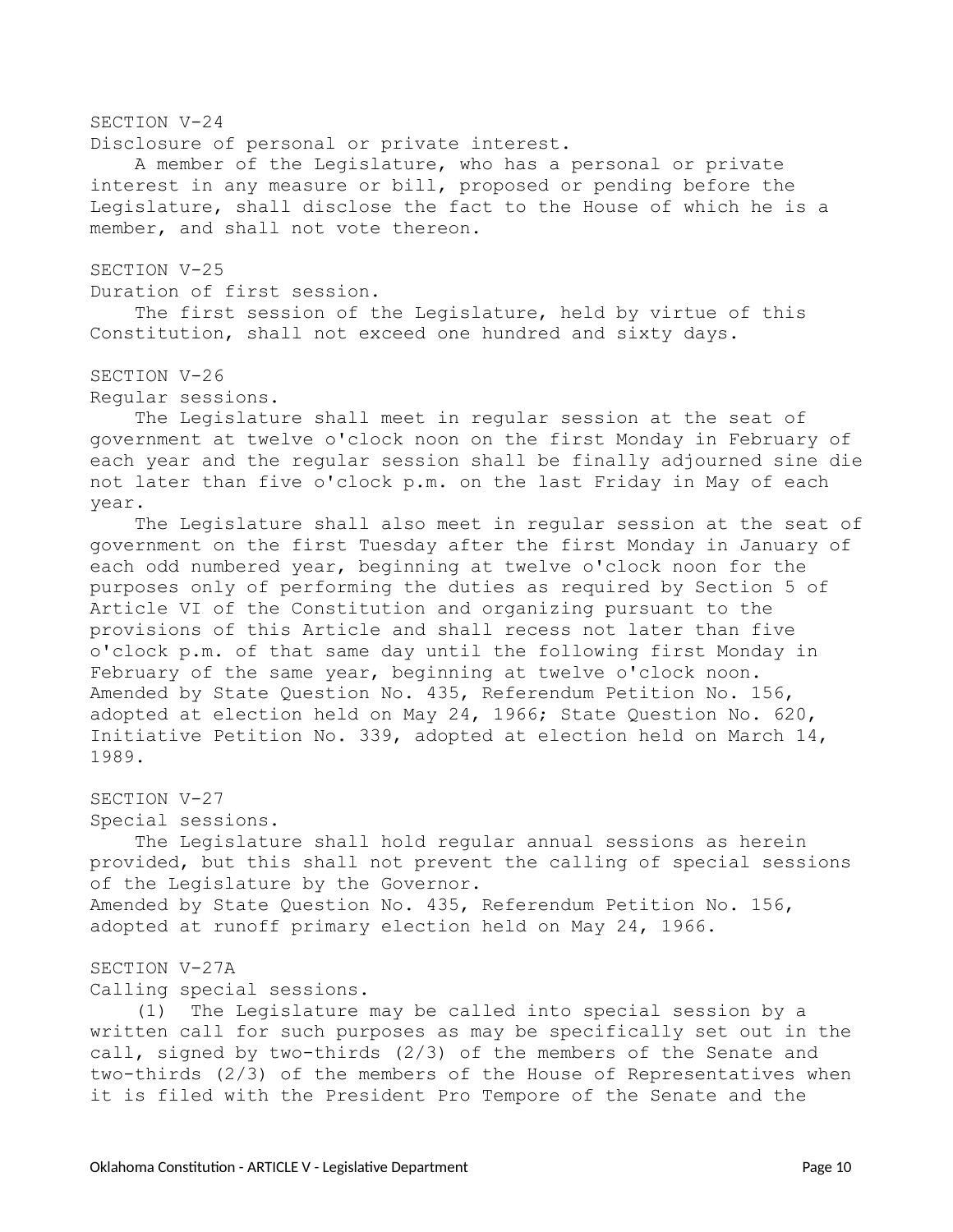Speaker of the House of Representatives who shall issue jointly an order for the convening of the special session.

(2) Nothing in this section shall prevent the calling of a special session of the Legislature by the Governor, as provided by the Constitution of the State of Oklahoma. Added by State Question No. 540, Legislative Referendum No. 225, adopted at election held on Nov. 4, 1980.

SECTION V-28

Senate - President pro tempore - Standing committees.

The Senate shall, at the beginning of each regular session and at such other times as may be necessary, elect one of its members President pro tempore, who shall preside over its deliberations in the absence or place of the Lieutenant Governor; and the Senate shall provide for all its standing committees and, by a majority vote, elect the members thereof.

SECTION V-29

Speaker of House of Representatives.

The House of Representatives shall, at the beginning of each regular session and at such other times as may be necessary, elect one of its members Speaker.

SECTION V-30

Judges of election of members - Quorum - Rules - Disorderly behavior - Journal.

Each House shall be the judge of the elections, returns, and qualifications of its own members, and a majority of each shall constitute a quorum to do business; but a smaller number may adjourn from day to day, and may be authorized to compel the attendance of absent members, in such manner and under such penalty as each House may provide.

Each House may determine the rules of its proceedings, punish its members for disorderly behavior, and, with the concurrence of twothirds, expel a member.

Each House shall keep a journal of its proceedings, and from time to time publish the same. The yeas and nays of the members of either House on any question, at the desire of one-fifteenth of those present shall be entered upon its journal.

Neither House, during the session of the Legislature, shall, without the consent of the other, adjourn for more than three days, nor to any other place than that in which the two Houses shall be sitting.

SECTION V-31 Elections by Legislature - Voting and entry in journal.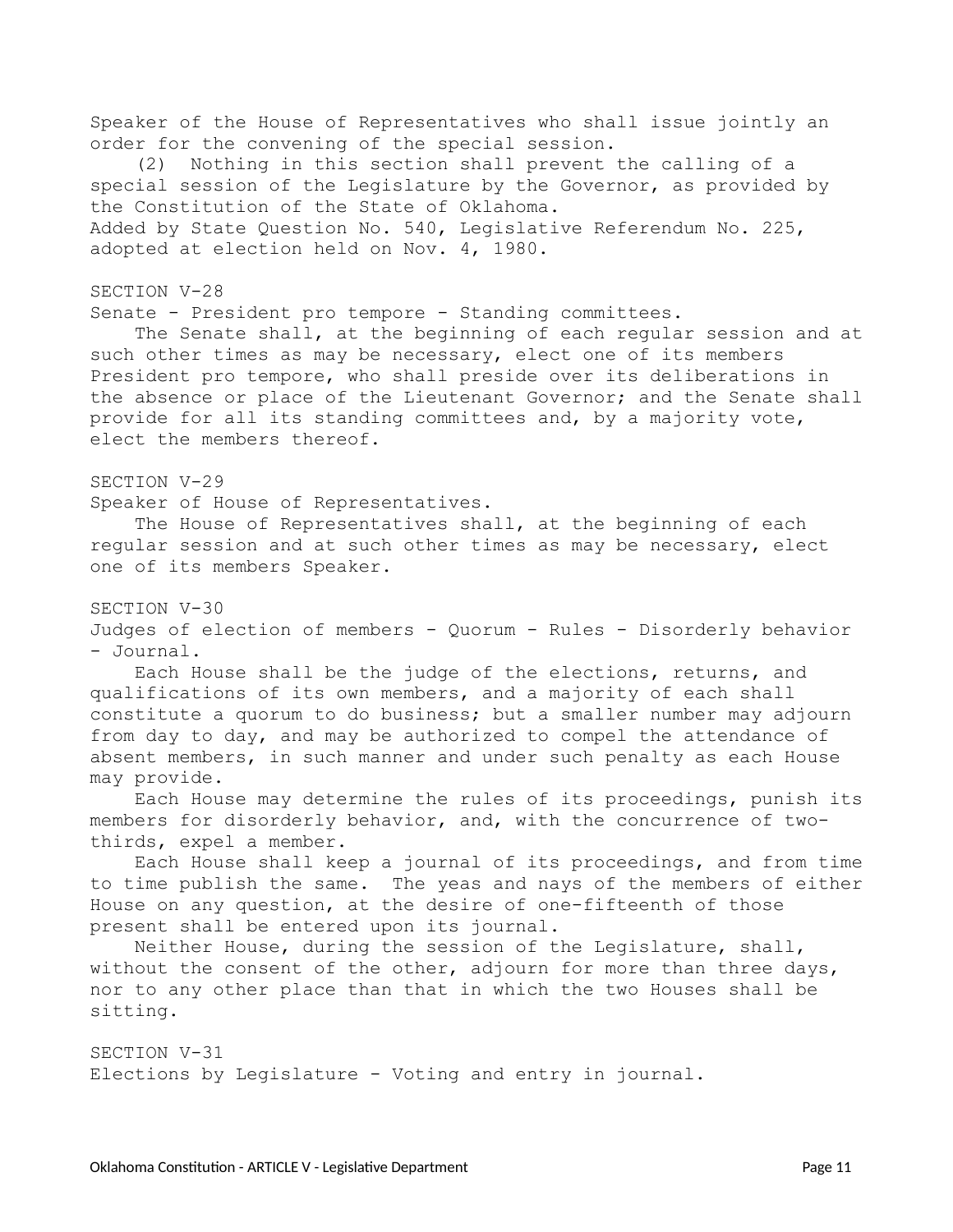In all elections made by the Legislature, except for officers and employees thereof, the members thereof shall vote yea or nay, and each vote shall be entered upon the journal.

### SECTION V-32

Special and local laws - Notice of intended introduction.

No special or local law shall be considered by the Legislature until notice of the intended introduction of such bill or bills shall first have been published for four consecutive weeks in some weekly newspaper published or of general circulation in the city or county affected by such law, stating in substance the contents thereof, and verified proof of such publication filed with the Secretary of State.

#### SECTION V-33

Revenue bills - Origination - Amendment - Limitations on passage - Effective date - Submission to voters.

A. All bills for raising revenue shall originate in the House of Representatives. The Senate may propose amendments to revenue bills.

B. No revenue bill shall be passed during the five last days of the session.

C. Any revenue bill originating in the House of Representatives shall not become effective until it has been referred to the people of the state at the next general election held throughout the state and shall become effective and be in force when it has been approved by a majority of the votes cast on the measure at such election and not otherwise, except as otherwise provided in subsection D of this section.

D. Any revenue bill originating in the House of Representatives may become law without being submitted to a vote of the people of the state if such bill receives the approval of three-fourths (3/4) of the membership of the House of Representatives and three-fourths (3/4) of the membership of the Senate and is submitted to the Governor for appropriate action. Any such revenue bill shall not be subject to the emergency measure provision authorized in Section 58 of this Article and shall not become effective and be in force until ninety days after it has been approved by the Legislature, and acted on by the Governor.

Added by State Question No. 640, Initiative Petition No. 348, adopted at election held on March 10, 1992.

## SECTION V-34

Reading and passage of bills - Yeas and nays entered on journal.

Every bill shall be read on three different days in each House, and no bill shall become a law unless, on its final passage, it be read at length, and no law shall be passed unless upon a vote of a majority of all the members elected to each House in favor of such law; and the question, upon final passage, shall be taken upon its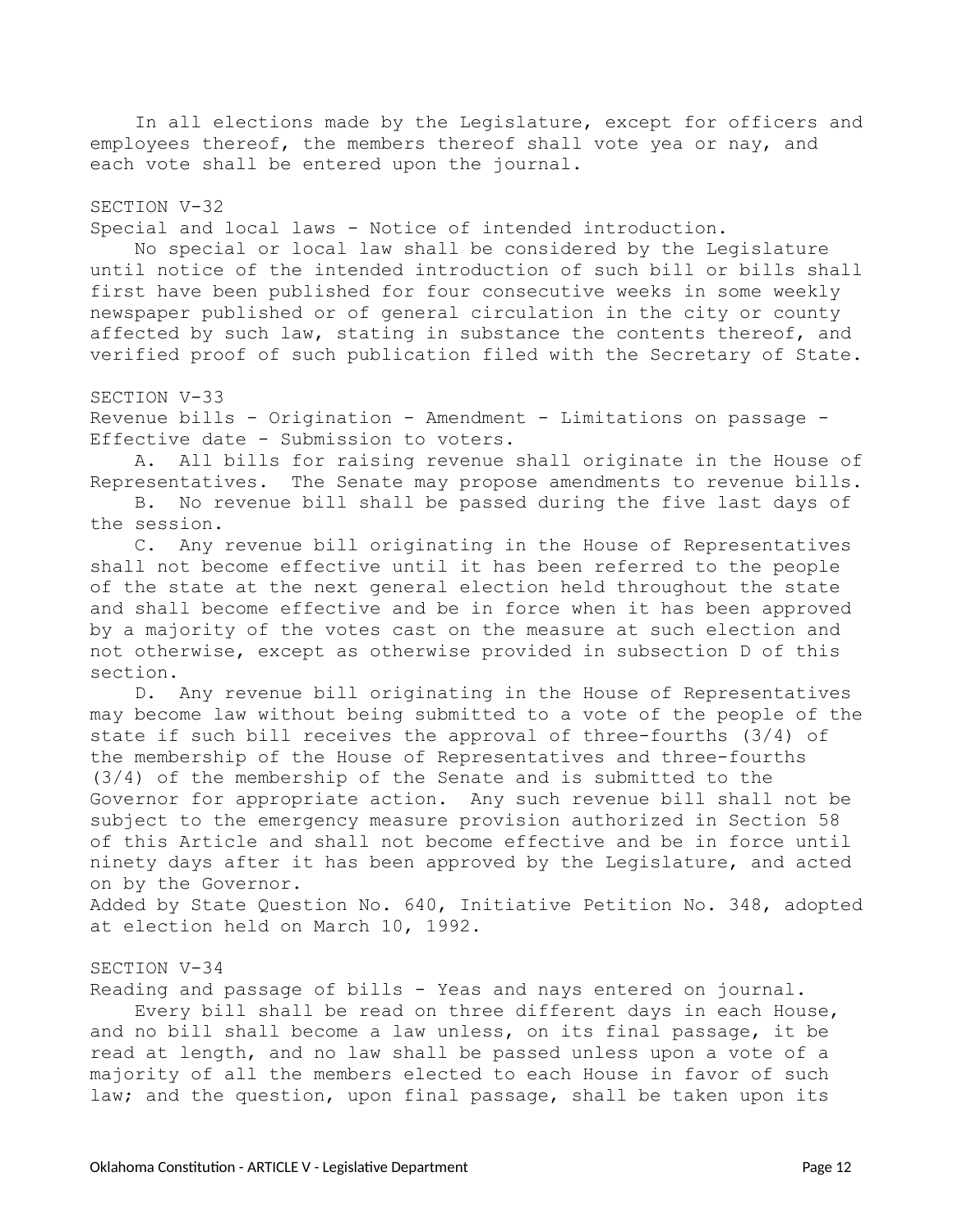last reading, and the yeas and nays shall be entered upon the journal. SECTION V-35 Signing bills and resolutions - Entry on journal. The presiding officer of each House shall, in the presence of the House over which he presides, sign all bills and joint resolutions passed by the Legislature, immediately after the same shall have been publicly read at length, and the fact of reading and signing shall be entered upon the journal, but the reading at length may be dispensed with by a two-thirds vote of a quorum present, which vote, by yeas and nays, shall also be entered upon the journal. SECTION V-36 Extent of legislative authority - Specific grants not limitations. The authority of the Legislature shall extend to all rightful subjects of legislation, and any specific grant of authority in this Constitution, upon any subject whatsoever, shall not work a restriction, limitation, or exclusion of such authority upon the same or any other subject or subjects whatsoever. SECTION V-37 Printing plant and state printer. The Legislature shall have the power to establish a state printing plant, and to provide for the election or appointment of a State Printer. SECTION V-38 Geological and Economic Survey. The Legislature shall provide for the establishment of a State Geological and Economic Survey. SECTION V-39 Boards of Health, Dentistry and Pharmacy - Pure food commission - Present practitioners. The Legislature shall create a Board of Health, Board of Dentistry, Board of Pharmacy, and Pure Food Commission, and prescribe the duties of each. All physicians, dentists and pharmacists now legally registered and practicing in Oklahoma and Indian Territory shall be eligible to registration in the State of Oklahoma without examination or cost. SECTION V-40 Militia. The Legislature shall provide for organizing, disciplining,

arming, maintaining, and equipping the Militia of the State.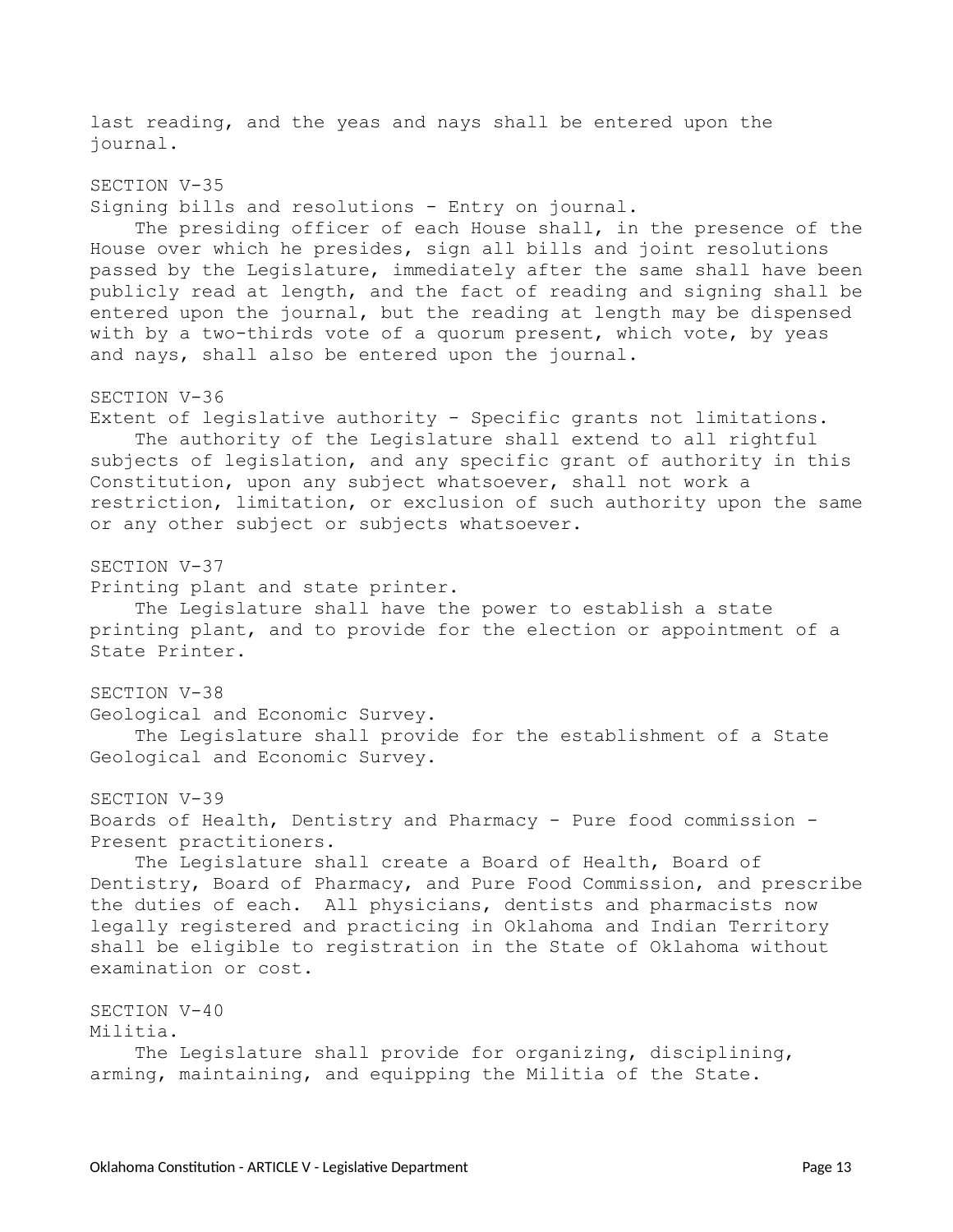# SECTION V-41 Firemen's pensions. The Legislature may enact laws authorizing cities to pension meritorious and disabled firemen. SECTION V-42 Contempt, disobedience of process and disorderly conduct. In any legislative investigation, either House of the Legislature, or any committee thereof, duly authorized by the House creating the same, shall have power to punish as for contempt, disobedience of process, or contumacious or disorderly conduct, and this provision shall also apply to joint sessions of the Legislature, and also to joint committees thereof, when authorized by joint resolution of both Houses. SECTION V-43 Decennial revision of laws. The Legislature shall, in the year nineteen hundred and nine and each ten years thereafter, make provision by law for revising, digesting, and promulgating the statutes of the State. SECTION V-44 Unlawful restraints of trade. The Legislature shall define what is an unlawful combination, monopoly, trust, act, or agreement, in restraint of trade, and enact laws to punish persons engaged in any unlawful combination, monopoly, trust, act, or agreement, in restraint of trade, or composing any such monopoly, trust, or combination. SECTION V-45 Carrying Constitution into effect. The Legislature shall pass such laws as are necessary for carrying into effect the provisions of this Constitution. SECTION V-46 Local and special laws on certain subjects prohibited. The Legislature shall not, except as otherwise provided in this Constitution, pass any local or special law authorizing: The creation, extension, or impairing of liens; Regulating the affairs of counties, cities, towns, wards, or school districts; Changing the names of persons or places; Authorizing the laying out, opening, altering, or maintaining of roads, highways, streets, or alleys; Relating to ferries or bridges, or incorporating ferry or bridge companies, except for the erection of bridges crossing streams which form boundaries between this and any other state;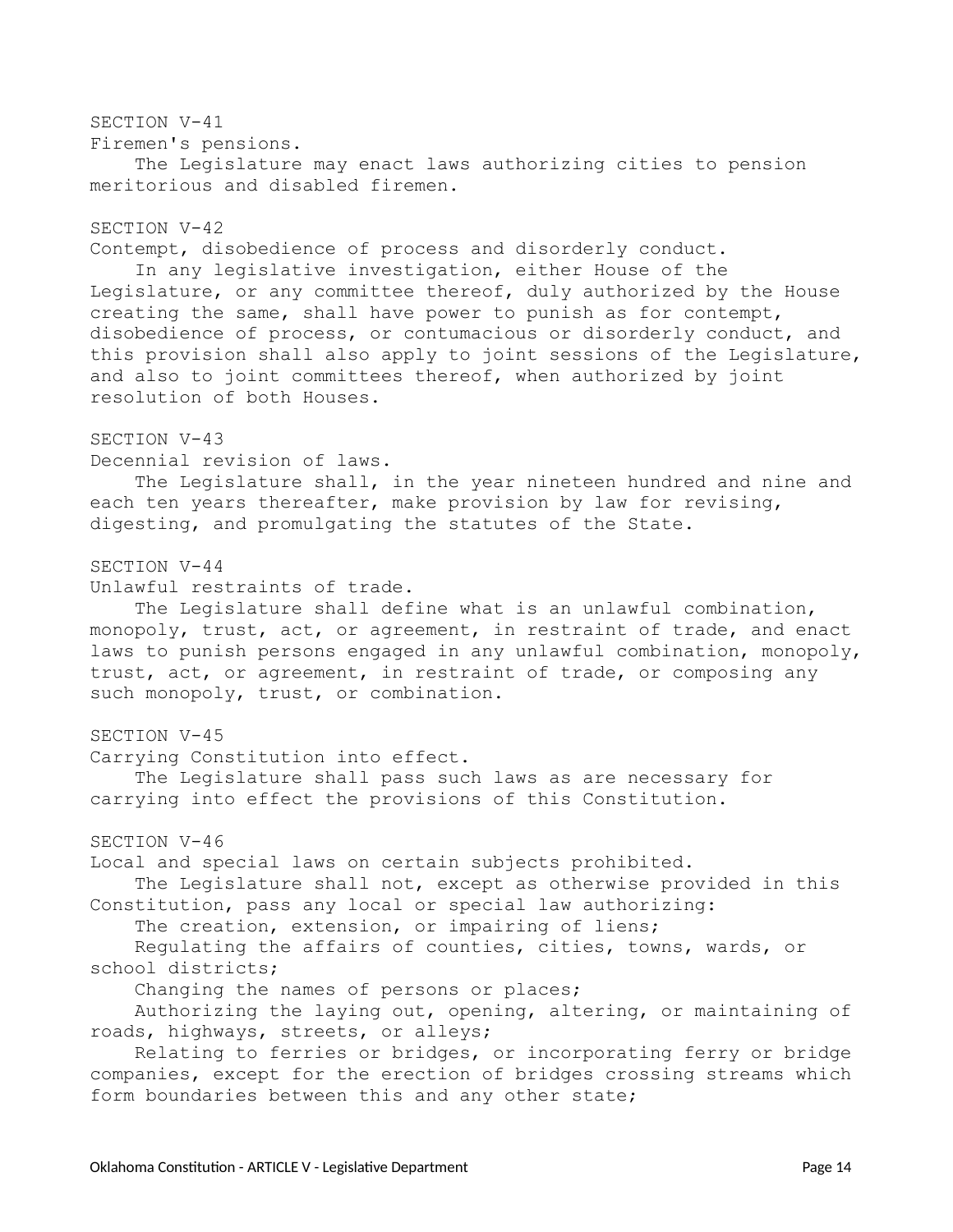Vacating roads, town plats, streets, or alleys; Relating to cemeteries, graveyards, or public grounds not owned by the State; Authorizing the adoption or legitimation of children; Locating or changing county seats; Incorporating cities, towns, or villages, or changing their charters; For the opening and conducting of elections, or fixing or changing the places of voting; Granting divorces; Creating offices, or prescribing the powers and duties of officers, in counties, cities, towns, election or school districts; Changing the law of descent or succession; Regulating the practice or jurisdiction of, or changing the rules of evidence in judicial proceedings or inquiry before the courts, justices of the peace, sheriffs, commissioners, arbitrators, or other tribunals, or providing or changing the methods for the collection of debts, or the enforcement of judgments or prescribing the effect of judicial sales of real estate; Regulating the fees, or extending the powers and duties of aldermen, justices of the peace, or constables; Regulating the management of public schools, the building or repairing of school houses, and the raising of money for such purposes; Fixing the rate of interest; Affecting the estates of minors, or persons under disability; Remitting fines, penalties and forfeitures, and refunding moneys legally paid into the treasury; Exempting property from taxation; Declaring any named person of age; Extending the time for the assessment or collection of taxes, or otherwise relieving any assessor or collector of taxes from due performance of his official duties, or his securities from liability; Giving effect to informal or invalid wills or deeds; Summoning or impaneling grand or petit juries; For limitation of civil or criminal actions; For incorporating railroads or other works of internal improvements; Providing for change of venue in civil and criminal cases. SECTION V-47 Retirement of officers. The Legislature shall not retire any officer on pay or part pay, or make any grant to such retiring officer. SECTION V-48 Bureau of immigration.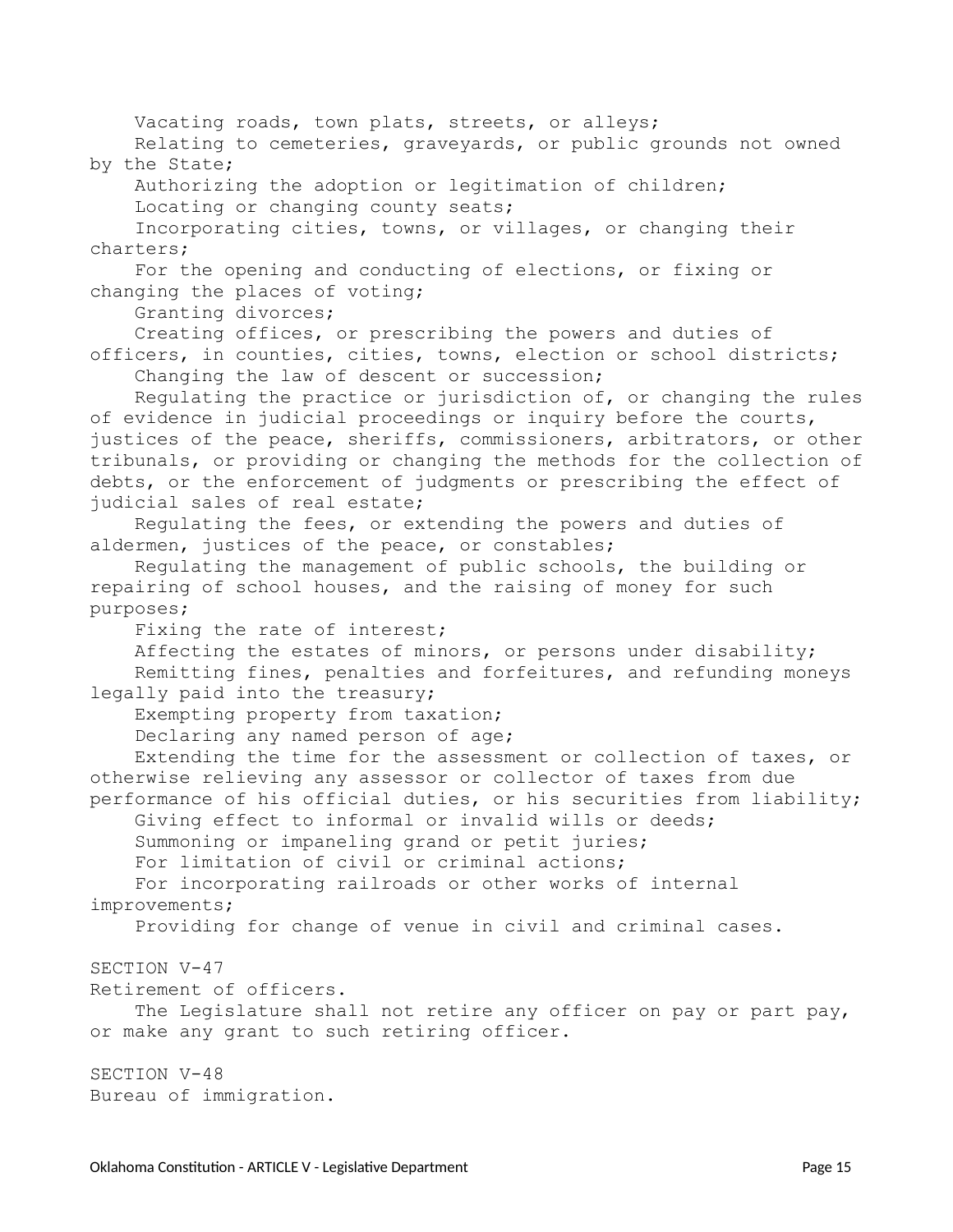The Legislature shall have no power to appropriate any of the public money for the establishment and maintenance of a Bureau of Immigration in this State. SECTION V-49 Legislative employees - Number and emoluments. The Legislature shall not increase the number or emolument of its employees, or the employees of either House, except by general law, which shall not take effect during the term at which such increase was made. SECTION V-50 Exemption of property from taxation. The Legislature shall pass no law exempting any property within this State from taxation, except as otherwise provided in this Constitution. SECTION V-51 Exclusive rights, privileges or immunities. The Legislature shall pass no law granting to any association, corporation, or individual any exclusive rights, privileges, or immunities within this State. SECTION V-52 Revival of rights or remedies - Taking away cause of action or defense. The Legislature shall have no power to revive any right or remedy which may have become barred by lapse of time, or by any statute of this State. After suit has been commenced on any cause of action, the Legislature shall have no power to take away such cause of action, or destroy any existing defense to such suit. SECTION V-53 Release or extinguishment of debts or liabilities to state, county or municipality. Except as to tax and assessment charges against real property remaining delinquent and unpaid for a period of time as long or longer than that provided by law to authorize the taking title to real property by prescription, the Legislature shall have no power to release or extinguish, or to authorize the releasing or extinguishing, in whole or in part, the indebtedness, liabilities, or obligations of any corporation or individual, to this State, or any county or other municipal corporation thereof. Amended by State Question No. 361, Referendum Petition No. 107, adopted at general election held on Nov. 2, 1954.

SECTION V-54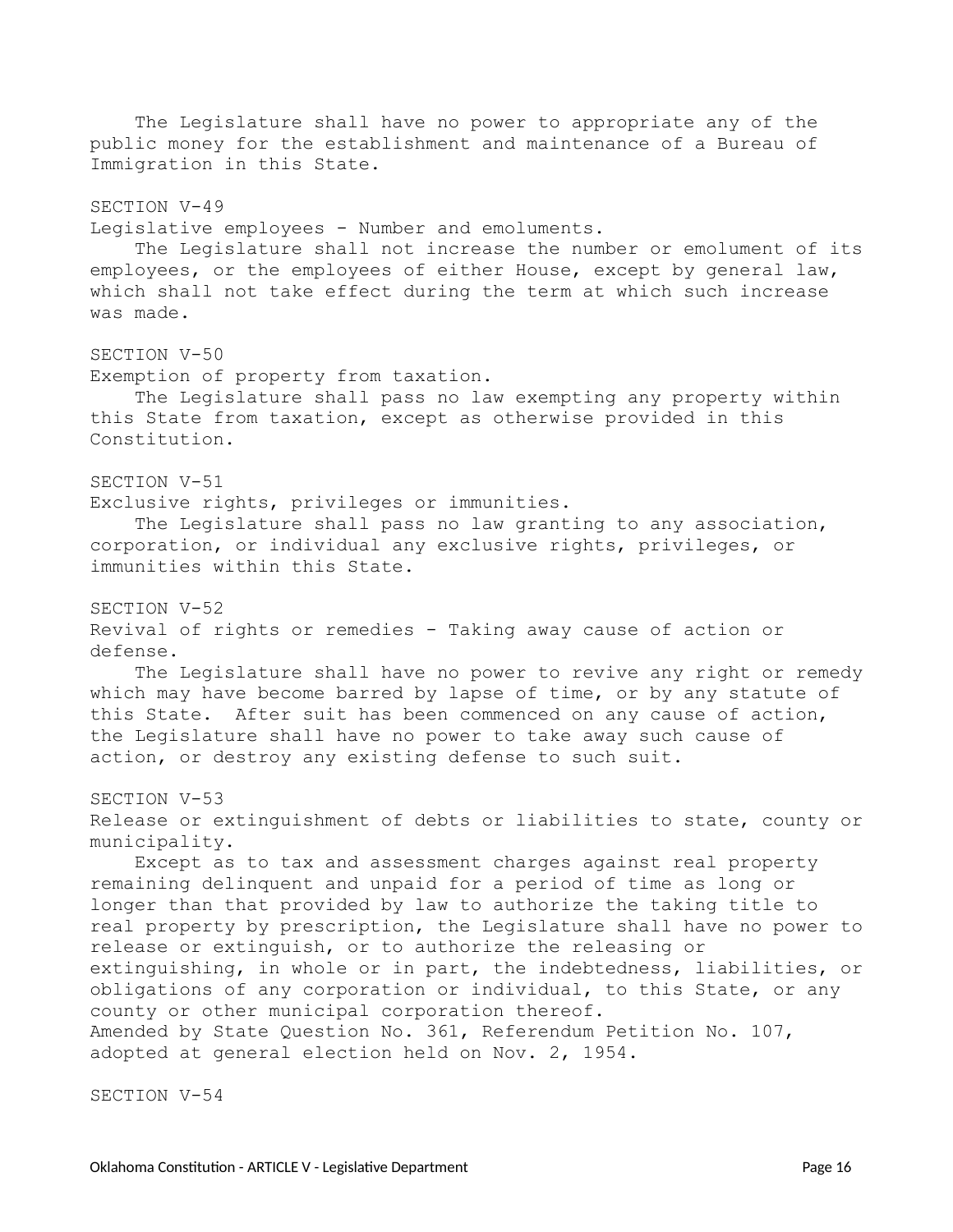#### Repeal of statute - Effect.

The repeal of a statute shall not revive a statute previously repealed by such statute, nor shall such repeal affect any accrued right, or penalty incurred, or proceedings begun by virtue of such repealed statute.

## SECTION V-55

Appropriations - Necessity and requisites.

No money shall ever be paid out of the treasury of this State, nor any of its funds, nor any of the funds under its management, except in pursuance of an appropriation by law, nor unless such payments be made within two and one-half years after the passage of such appropriation act, and every such law making a new appropriation, or continuing or reviving an appropriation, shall distinctly specify the sum appropriated and the object to which it is to be applied, and it shall not be sufficient for such law to refer to any other law to fix such sum.

### SECTION V-56

General appropriation bills - Salaries - Separate appropriation bills.

The general appropriation bill shall embrace nothing but appropriations for the expenses of the executive, legislative, and judicial departments of the State, and for interest on the public debt. The salary of no officer or employee of the State, or any subdivision thereof, shall be increased in such bill, nor shall any appropriation be made therein for any such officer or employee, unless his employment and the amount of his salary, shall have been already provided for by law. All other appropriations shall be made by separate bills, each embracing but one subject.

#### SECTION V-57

Subjects and titles - Revival or amendment by reference - Extent of invalidity.

Every act of the Legislature shall embrace but one subject, which shall be clearly expressed in its title, except general appropriation bills, general revenue bills, and bills adopting a code, digest, or revision of statutes; and no law shall be revived, amended, or the provisions thereof extended or conferred, by reference to its title only; but so much thereof as is revived, amended, extended, or conferred shall be re-enacted and published at length: Provided, That if any subject be embraced in any act contrary to the provisions of this section, such act shall be void only as to so much of the law as may not be expressed in the title thereof.

SECTION V-58 Time of taking effect of statutes - Emergency measures.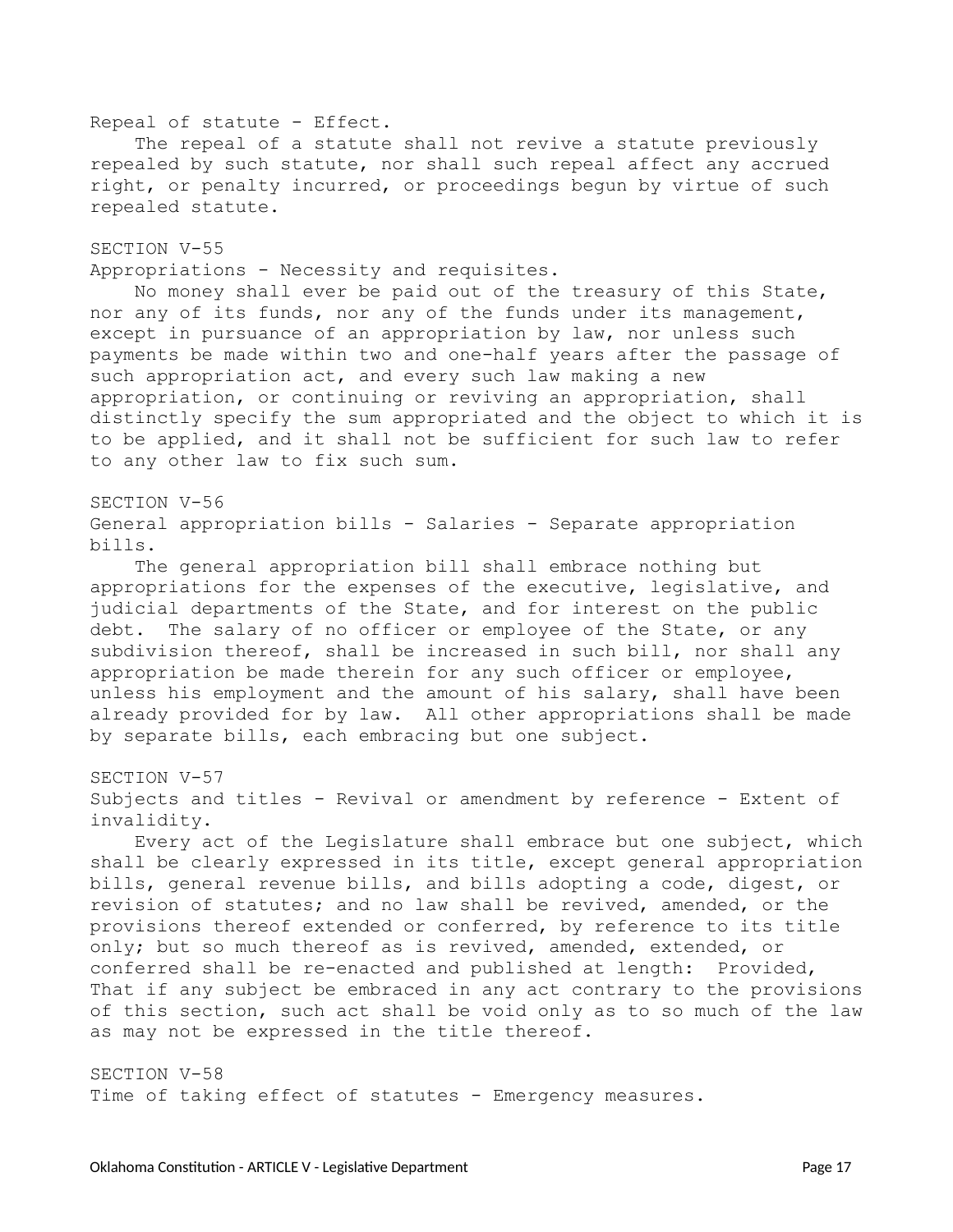No act shall take effect until ninety days after the adjournment of the session at which it was passed, except enactments for carrying into effect provisions relating to the initiative and referendum, or a general appropriation bill, unless, in case of emergency, to be expressed in the act, the Legislature, by a vote of two-thirds of all members elected to each House, so directs. An emergency measure shall include only such measures as are immediately necessary for the preservation of the public peace, health, or safety, and shall not include the granting of franchises or license to a corporation or individual, to extend longer than one year, nor provision for the purchase or sale of real estate, nor the renting or encumbrance of real property for a longer term than one year. Emergency measures may be vetoed by the Governor, but such measures so vetoed may be passed by a three-fourths vote of each House, to be duly entered on the journal.

#### SECTION V-59

Uniform operation of general laws - Special laws when general law applicable.

Laws of a general nature shall have a uniform operation throughout the State, and where a general law can be made applicable, no special law shall be enacted.

## SECTION V-60

System of checks and balances.

The Legislature shall provide by law for the establishment and maintenace of an efficient system of checks and balances between the officers of the Executive Department, and all commissioners and superintendents, and boards of control of State institutions, and all other officers entrusted with the collection, receipt, custody, or disbursement of the revenue or moneys of the State whatsoever.

## SECTION V-61

Pensions to police officers.

The legislature may enact laws authorizing cities to pension meritorious and disabled police officers. Added by State Question No. 207, Referendum Petition No. 65, adopted at election held on Nov. 3, 1936.

#### SECTION V-62

Retirement benefits for teachers and school employees.

The Legislature may enact laws to provide for the retirement for meritorious service of teachers and other employees in the public schools, colleges and universities in this State supported wholly or in part by public funds, and may provide for payments to be made and accumulated from public funds, either of the State or of the several school districts. Payments from public funds shall be made in